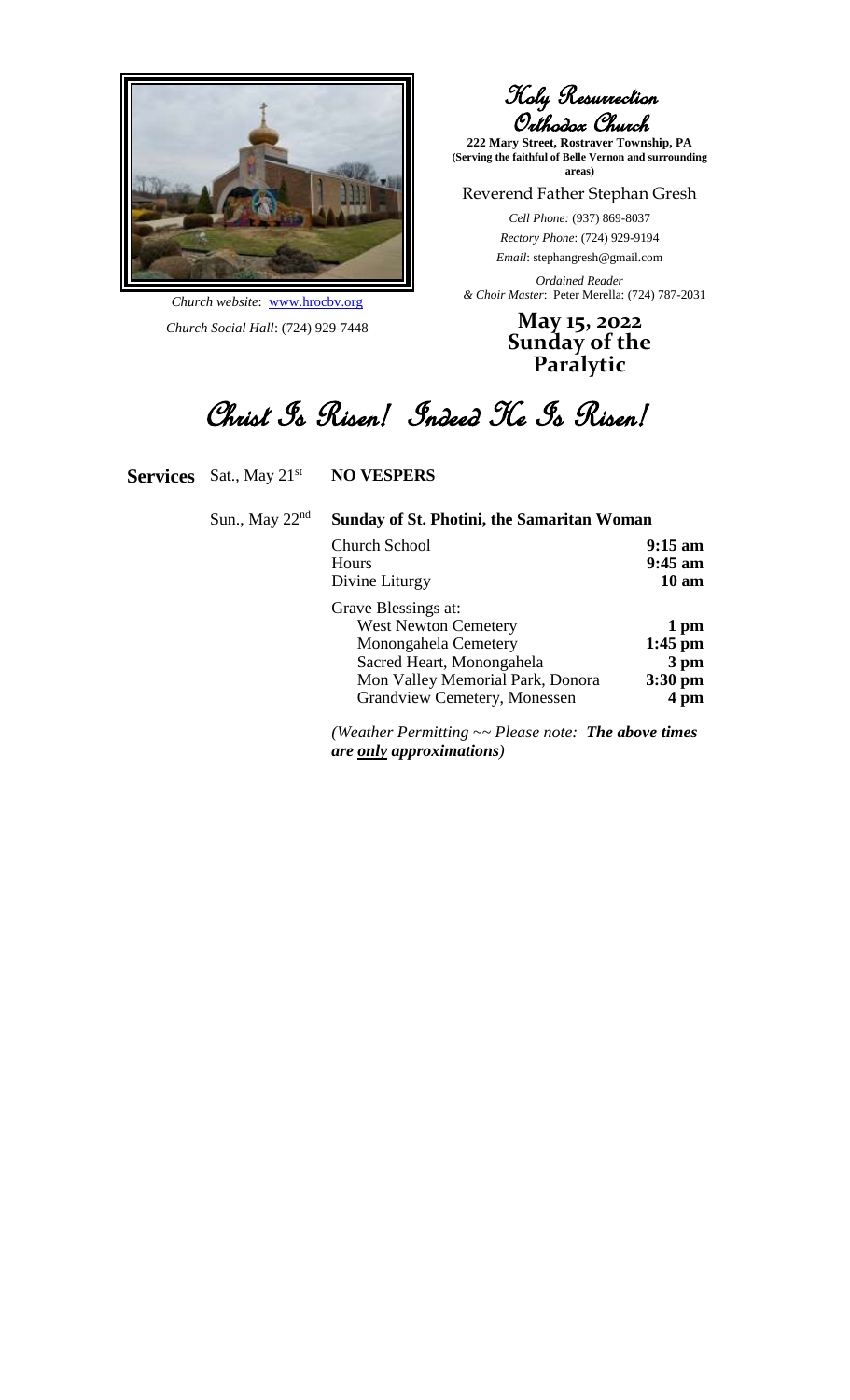### Epistle *(Resurrection)*

*(Acts 9:32-42)*

Now it came to pass, as Peter went through all *parts of the country*, that he also came down to the saints who dwelt in Lydda.

There he found a certain man named Aeneas, who had been bedridden eight years and was paralyzed.

And Peter said to him, "Aeneas, Jesus the Christ heals you. Arise and make your bed." Then he arose immediately.

So all who dwelt at Lydda and Sharon saw him and turned to the Lord.

At Joppa there was a certain disciple named Tabitha, which is translated Dorcas. This woman was full of good works and charitable deeds which she did.

But it happened in those days that she became sick and died. When they had washed her, they laid *her* in an upper room.

And since Lydda was near Joppa, and the disciples had heard that Peter was there, they sent two men to him, imploring *him* not to delay in coming to them.

Then Peter arose and went with them. When he had come, they brought *him* to the upper room. And all the widows stood by him weeping, showing the tunics and garments which Dorcas had made while she was with them.

But Peter put them all out, and knelt down and prayed. And turning to the body he said, "Tabitha, arise." And she opened her eyes, and when she saw Peter she sat up.

Then he gave her *his* hand and lifted her up; and when he had called the saints and widows, he presented her alive.

And it became known throughout all Joppa, and many believed on the Lord.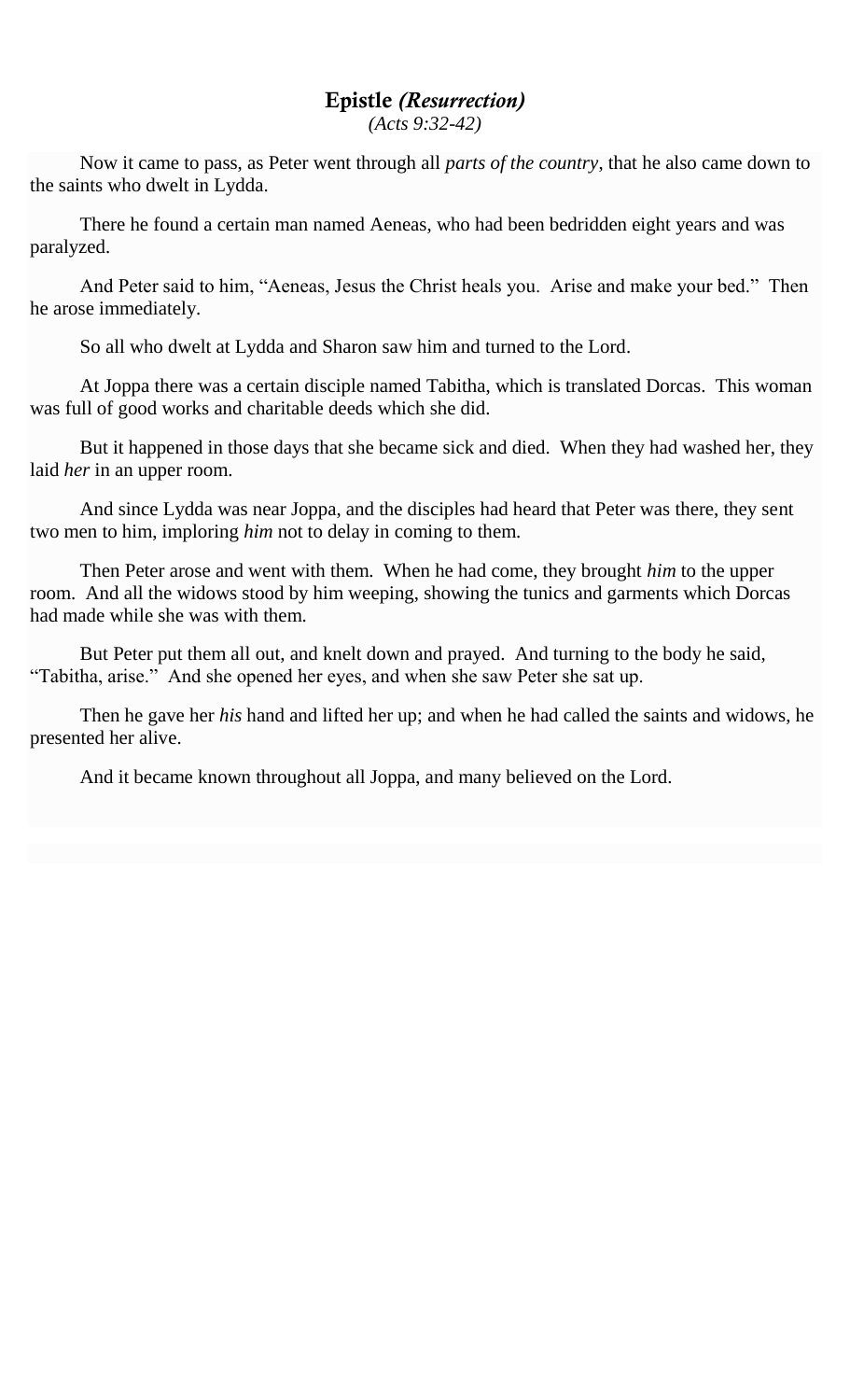# Gospel *(Resurrection)*

*(John 5:1-15)*

After this there was a feast of the Jews, and Jesus went up to Jerusalem.

Now there is in Jerusalem by the Sheep *Gate* a pool, which is called in Hebrew, Bethesda, having five porches.

In these lay a great multitude of sick people, blind, lame, paralyzed, waiting for the moving of the water.

For an angel went down at a certain time into the pool and stirred up the water; then whoever stepped in first, after the stirring of the water, was made well of whatever disease he had.

Now a certain man was there who had an infirmity thirty-eight years.

When Jesus saw him lying there, and knew that he already had been *in that condition* a long time, He said to him, **"Do you want to be made well?"**

The sick man answered Him, "Sir, I have no man to put me into the pool when the water is stirred up; but while I am coming, another steps down before me."

Jesus said to him, **"Rise, take up your bed and walk."**

And immediately the man was made well, took up his bed, and walked. And that day was the Sabbath.

The Jews therefore said to him who was cured, "It is the Sabbath; it is not lawful for you to carry your bed."

He answered them, "He who made me well said to me, **'Take up your bed and walk.'**"

Then they asked him, "Who is the Man who said to you, **'Take up your bed and walk'?**"

But the one who was healed did not know who it was, for Jesus had withdrawn, a multitude being in *that* place.

Afterward Jesus found him in the temple, and said to him, **"See, you have been made well. Sin no more, lest a worse thing come upon you."**

The man departed and told the Jews that it was Jesus who had made him well.

\*Take time to read the scriptures to prepare your heart and mind for Sunday Liturgy.

| <i><b>Epistle:</b></i> | Acts 11:19-26, 29-30 |
|------------------------|----------------------|
| <b>Gospel Reading:</b> | John $4:5-42$        |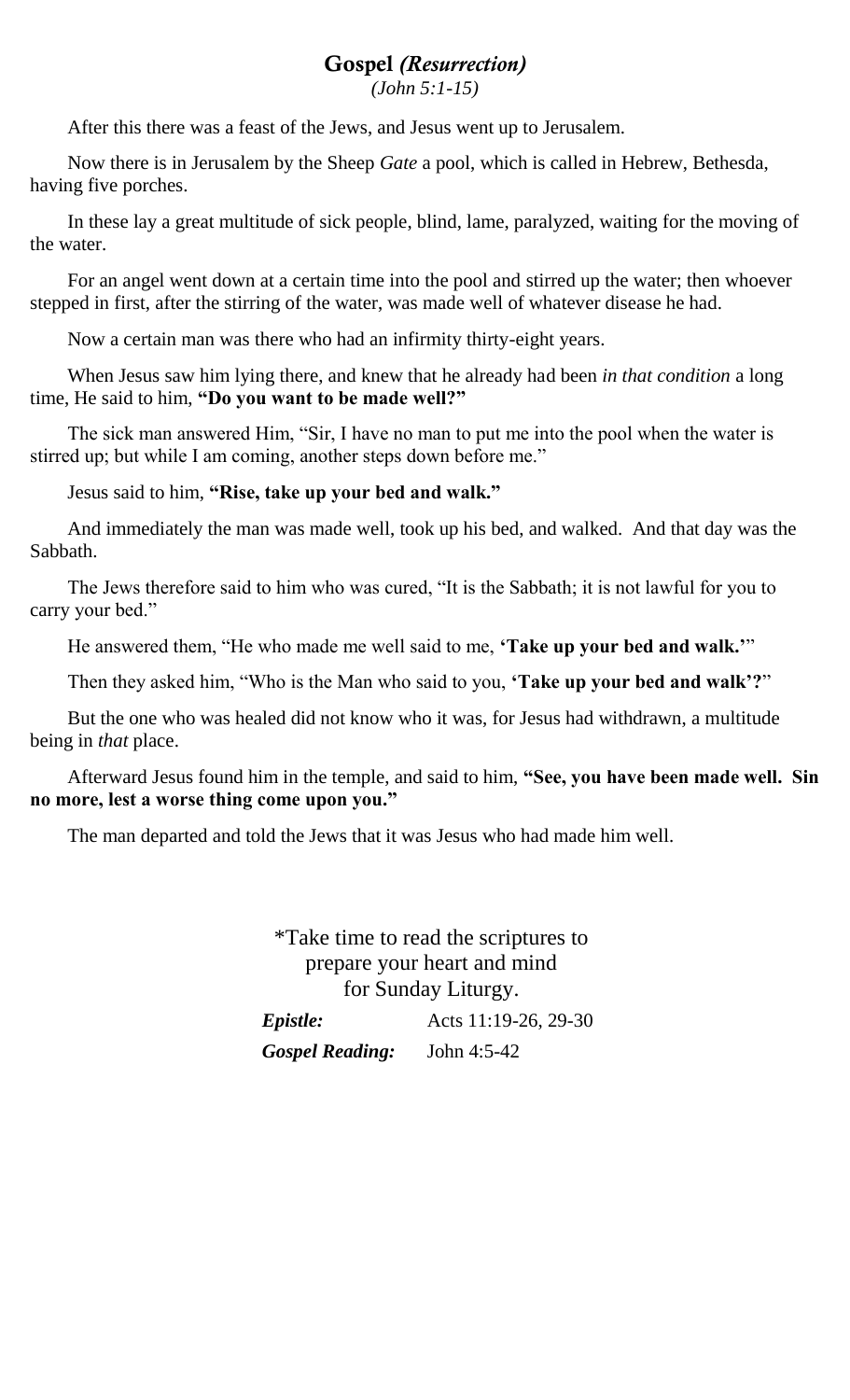# **Announcements:**

# *WEDDING BANNS Announcement # 3 ~~*

# *Jocelyn Marie Niro and Christopher Michael Nelson will be united in Sacrament of Holy Matrimony on Saturday, May 21.*

Please keep them in your prayers for "Many Blessed Years".

### **Please remember to extend your Paschal greetings to everyone!**

*Contingent on the weather* – blessing of the graves will begin **TODAY** after coffee hour. We will begin with a brief service at the cross outside the church then onward to bless the graves in Belle Vernon cemetery. Fr. Stephan will continue grave blessings on Sunday, May 22nd *(weather permitting)*. A schedule of other cemeteries with *approximate times* is listed above. Please contact Fr. Stephan to make arrangements to bless the graves of loved ones at other cemeteries.

**A Note from Parish Council:** There will a *SPECIAL* Parish Meeting on June 5, 2022 at Coffee Hour.

Due to an increase in the cost of candles, the 6 day candles are now **\$4.00**.

Please Note: Vespers will be cancelled for Saturday, May 21<sup>st</sup>.

**Reminder**: Please have the courtesy to inform others if you have potentially exposed them to Covid. It is still imperative that we remain vigilant to keep safe and healthy.

2022 Sacraments of First Confession and Holy Communion ~~ *Emilia Lofink, Danika Shaporka, and Lia Zimmerman* will be making their First Confession to Father Stephan then taking the sacrament of Holy Communion on **Sunday, May 29th** . Please keep Emilia, Danika and Lia in your prayers as they take their sacraments.

#### *Last day of Church School is Sunday, May 29th* – see you in September!

A special thank you to those who started the weeding/mulching activity around the church.

Also, a special thank you to those who helped out during the funeral for Dr. Joseph Jani from St. Nicholas in Donora.

Please keep in your PRAYERS three of our diocesan priests who have been dealing with health issues during the past several months -Fr. Andrew Matychak, Igumen David Lewis, and Igumen Patrick Carpenter.